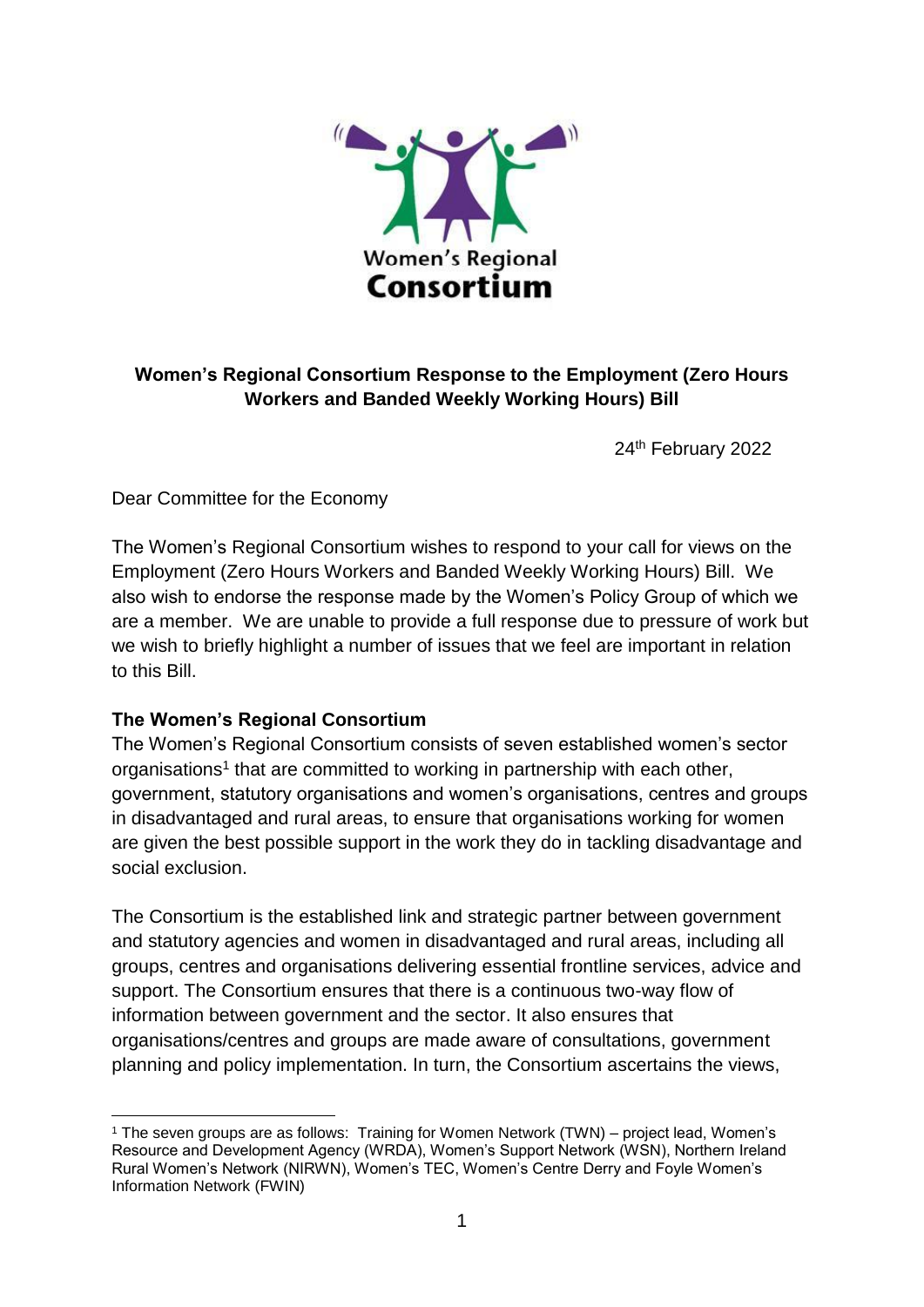needs and aspirations of women in disadvantaged and rural areas and takes these views forward to influence policy development and future government planning, which ultimately results in the empowerment of local women in disadvantaged and rurally isolated communities.

#### **Deadline for Responses**

We wish to raise concerns about the length of time available to respond to this call for views. While we welcome having the opportunity to respond to this important legislation we have concerns about the process in terms of the tight turnaround for responses with consultees only being given just over three weeks to respond. We appreciate that this is due to the end of the mandate and the Bill being introduced late however this short deadline goes against all existing good practice on consultations: *When government consults it must build a realistic timeframe for the consultation, allowing plenty of time for each stage of the process."* <sup>2</sup>

This call for views came at a time when the women's sector and indeed the wider voluntary and community sector has come under significant pressure with the sheer volume of consultations ongoing. These consultations are significant in terms of their importance and many have particular implications for the women's sector so have required an investment of time and resources to produce detailed responses. These include consultations on a Housing Supply Strategy, Domestic Abuse & Sexual Abuse and Violence Against Women Calls for Evidence and a consultation on Hate Crime legislation to name but a few.

Despite this challenging work environment the timeframe for responses to this Bill was very short and puts significant pressure on an already over-worked and underresourced voluntary and community sector. With a deadline this short it is impossible to carry out meaningful consultation with women. We would refer the Northern Ireland Assembly to the guidance on consulting with women produced by Women's Regional Consortium members WRDA<sup>3</sup> which advocates making time for accessible face to face engagement.

### **General Comments**

**.** 

We welcome the aims of the Bill to end the use of zero-hour contracts and making exclusivity terms unenforceable. We believe that the banning of Zero Hours Contracts is necessary because of the lack of security these type of contacts offer employees which can result in difficult working environments and irregular incomes.

<sup>3</sup> Women at the Heart of Public Consultation, A guide for Public Authorities and Women's Organisations, WRDA, November 2017

<sup>2</sup> nidirect<https://www.nidirect.gov.uk/articles/public-consultations>

[https://wrda.net/wpcontent/uploads/2018/10/WRDA\\_WomenAtTheHeartOfPublicConsultation.pdf](https://wrda.net/wpcontent/uploads/2018/10/WRDA_WomenAtTheHeartOfPublicConsultation.pdf)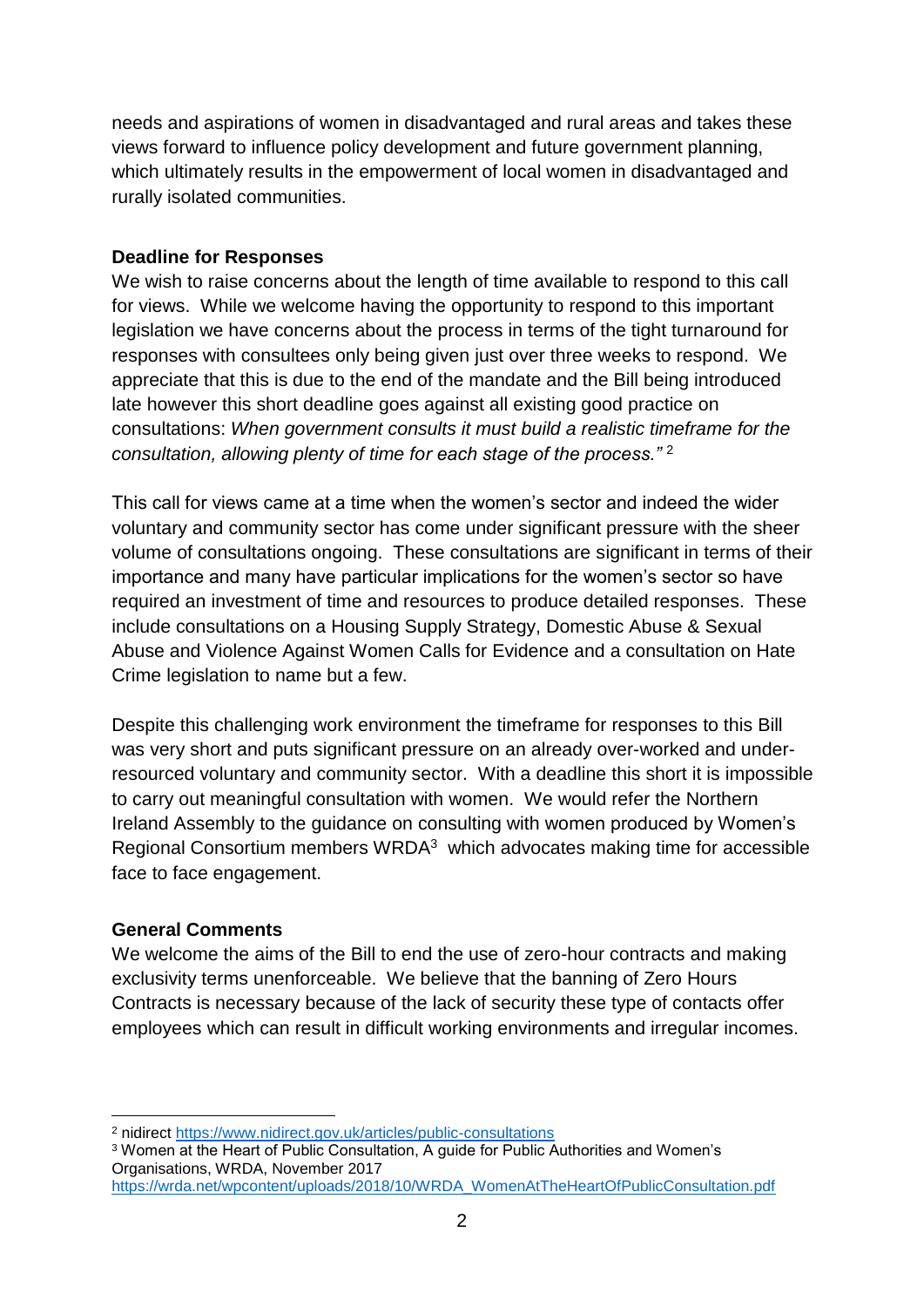Statistics show that people on zero hours contracts are more likely to be young, parttime, women or in full-time education when compared with other people in employment.<sup>4</sup> Single parents (who are mostly women) are twice as likely to have a zero-hours contract as other family types. $5$  There are more women employed on zero hours contracts (3.6%) than men (2.8%). $6$  These statistics help to show the gendered nature of these contracts.

Research by the Women's Regional Consortium on In-Work Poverty<sup>7</sup> found links between precarity of employment, particularly zero hours contracts, and in-work poverty. Participants in this research underlined the need for stability and security in employment and legislative action prohibiting such contracts. In terms of addressing in-work poverty this research called for work that pays for disadvantaged women so that employment provides a genuine living wage indexed to the actual cost of living.

While it is important to ban these type of contracts it does not deal with other issues in the labour market such as low pay, precarious and involuntary part-time work which give rise to many of the same impacts for employees particularly women.

### **Gendered Issues within the Labour Market**

Systemic and structural inequalities across the labour market mean that women are overrepresented in lower paid and precarious jobs and are more likely to work parttime. This ensures that not only women suffer the consequences of these type of working arrangements but so do their families and communities. We believe that much more needs to be done to protect women, their families and communities from low-paid, precarious and involuntary part-time work which gives rise to many of the same impacts as zero hours contracts.

As previously stated banning zero hours contracts is only one step in a wider process to deal with the issue of precarious employment which is prevalent in Northern Ireland. This is a particular issue for women and there needs to be a range of approaches to tackling the gender segregated labour market which leaves women particularly vulnerable to this type of insecure work. This must involve improving pay and working conditions in precarious sectors, tackling gender stereotypes that embed gender segregation, addressing the lack of affordable, accessible childcare and increasing investment in undervalued sectors such as care.

 $\overline{a}$ <sup>4</sup> EMP17: People in employment on zero hours contracts, Office for National Statistics, August 2020 [https://www.ons.gov.uk/employmentandlabourmarket/peopleinwork/employmentandemployeetypes/d](https://www.ons.gov.uk/employmentandlabourmarket/peopleinwork/employmentandemployeetypes/datasets/emp17peopleinemploymentonzerohourscontracts) [atasets/emp17peopleinemploymentonzerohourscontracts](https://www.ons.gov.uk/employmentandlabourmarket/peopleinwork/employmentandemployeetypes/datasets/emp17peopleinemploymentonzerohourscontracts)

<sup>&</sup>lt;sup>5</sup> Caring without sharing, Gingerbread, November 2020

[https://www.gingerbread.org.uk/wp-content/uploads/2020/11/Gingerbread-Caringwithoutsharing](https://www.gingerbread.org.uk/wp-content/uploads/2020/11/Gingerbread-Caringwithoutsharing-v3.pdf)[v3.pdf](https://www.gingerbread.org.uk/wp-content/uploads/2020/11/Gingerbread-Caringwithoutsharing-v3.pdf)

<sup>6</sup> Ibid, Table 3, Gender

<sup>7</sup> In-work Poverty: Women's Perspectives, Women's Regional Consortium, 2018 [InWorkPoverty.pdf \(womensregionalconsortiumni.org.uk\)](http://www.womensregionalconsortiumni.org.uk/sites/default/files/InWorkPoverty.pdf)